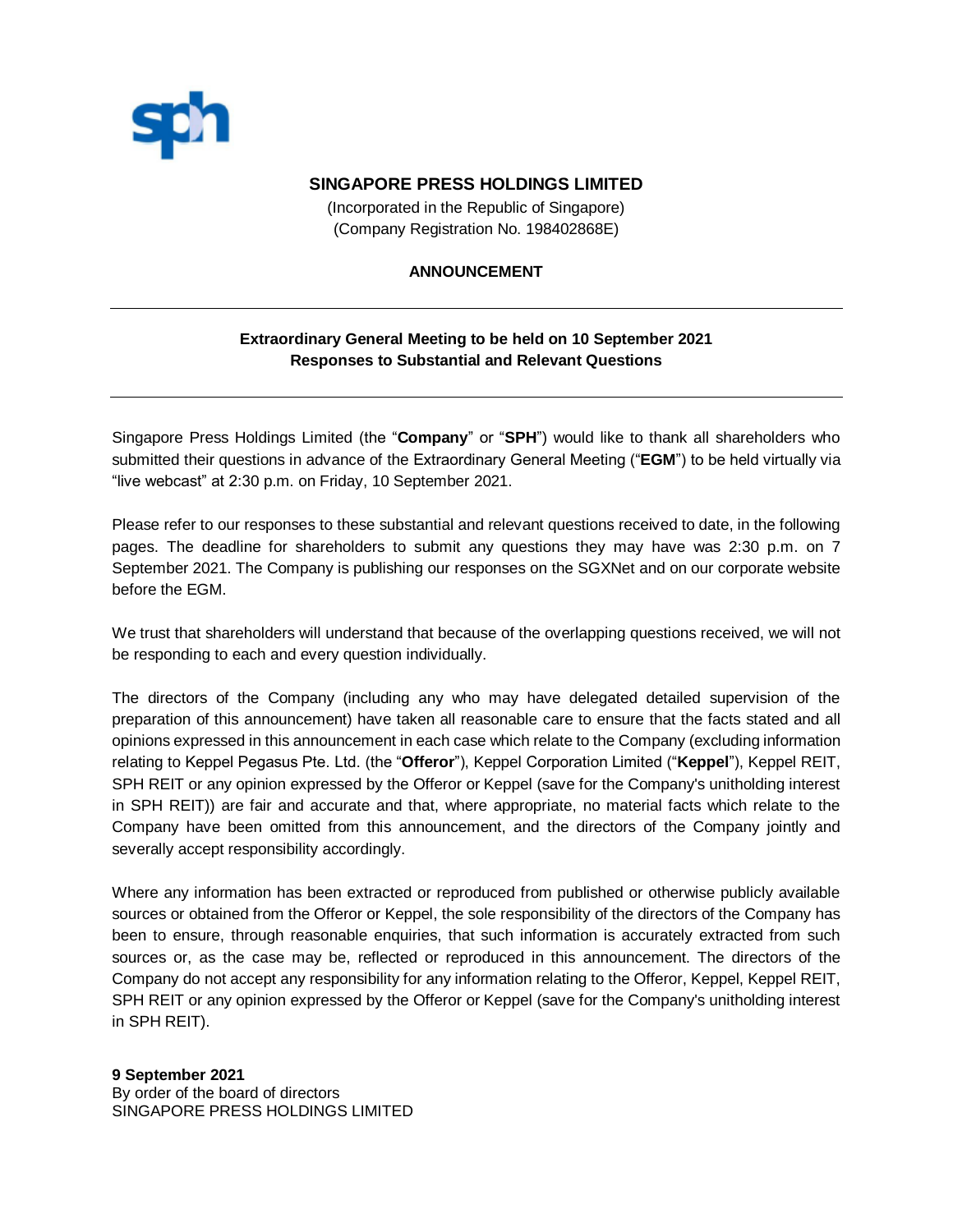Singapore Press Holdings Limited 2021 Extraordinary General Meeting Responses to Substantial and Relevant Questions from Shareholders

*Unless otherwise defined, capitalised terms used in the following responses should have the meanings ascribed to them in the circular to shareholders issued by Singapore Press Holdings Limited on 17 August 2021 ("Circular").*

## **Questions regarding the Proposed Restructuring of the Media Business and upcoming EGM**

| Α. | <b>Transaction rationale</b>                                                                                                                                                                                                                                                                                                                                                                                                                                            |
|----|-------------------------------------------------------------------------------------------------------------------------------------------------------------------------------------------------------------------------------------------------------------------------------------------------------------------------------------------------------------------------------------------------------------------------------------------------------------------------|
| 1. | How is this related to the maximisation of long-term value that management<br>announced earlier this year?                                                                                                                                                                                                                                                                                                                                                              |
|    | The Board sought to maximise Shareholder value on the back of the secular decline in<br>traditional print media and SPH's declining financial performance and Share price. This led<br>to the strategic review announced on 30 March 2021.                                                                                                                                                                                                                              |
|    | This strategic review arrived at two outcomes to maximise and unlock Shareholder value:                                                                                                                                                                                                                                                                                                                                                                                 |
|    | (a)<br>First, the Proposed Restructuring, to remove any future funding requirements and<br>potential losses due to the Media Business and to lift the restrictions of the<br>Newspaper Act. This increases the options available to SPH to unlock value.                                                                                                                                                                                                                |
|    | (b)<br>Second, the proposed Scheme (i.e. privatisation by Keppel), which represents an<br>opportunity for Shareholders to exit their investment in SPH at meaningful premiums<br>to the undisturbed price of S\$1.50 before the announcement of the strategic review.                                                                                                                                                                                                   |
| 2. | Why is SPH giving away the Media Business for free, and even agreeing to contribute<br>additional funding? Why can't SPH sell the valuable properties?                                                                                                                                                                                                                                                                                                                  |
|    | Why should small retail shareholders of SPH bear the cost of the Proposed<br>Restructuring, and not others with interests in the Media Business such as the<br>government, large corporate shareholders of SPH, charity foundations and SPH<br>employees?                                                                                                                                                                                                               |
|    | The terms of the Proposed Restructuring were arrived at after negotiation and consideration<br>around the potential funding requirements of the Media Business for the next few years. The<br>SPH Contribution is to assist with the operation and maintenance of the restructured Media<br>Business.                                                                                                                                                                   |
|    | As mentioned in the announcement (dated 6 May 2021) and the Circular (dated 17 August<br>2021), the Media Business is likely to remain loss-making in the immediate future, especially<br>without further cost cuts to reduce losses, which is no longer a feasible option as it may<br>impair the Media Business' ability to maintain quality journalism. The Proposed<br>Restructuring will provide certainty that the Company will no longer be exposed to the Media |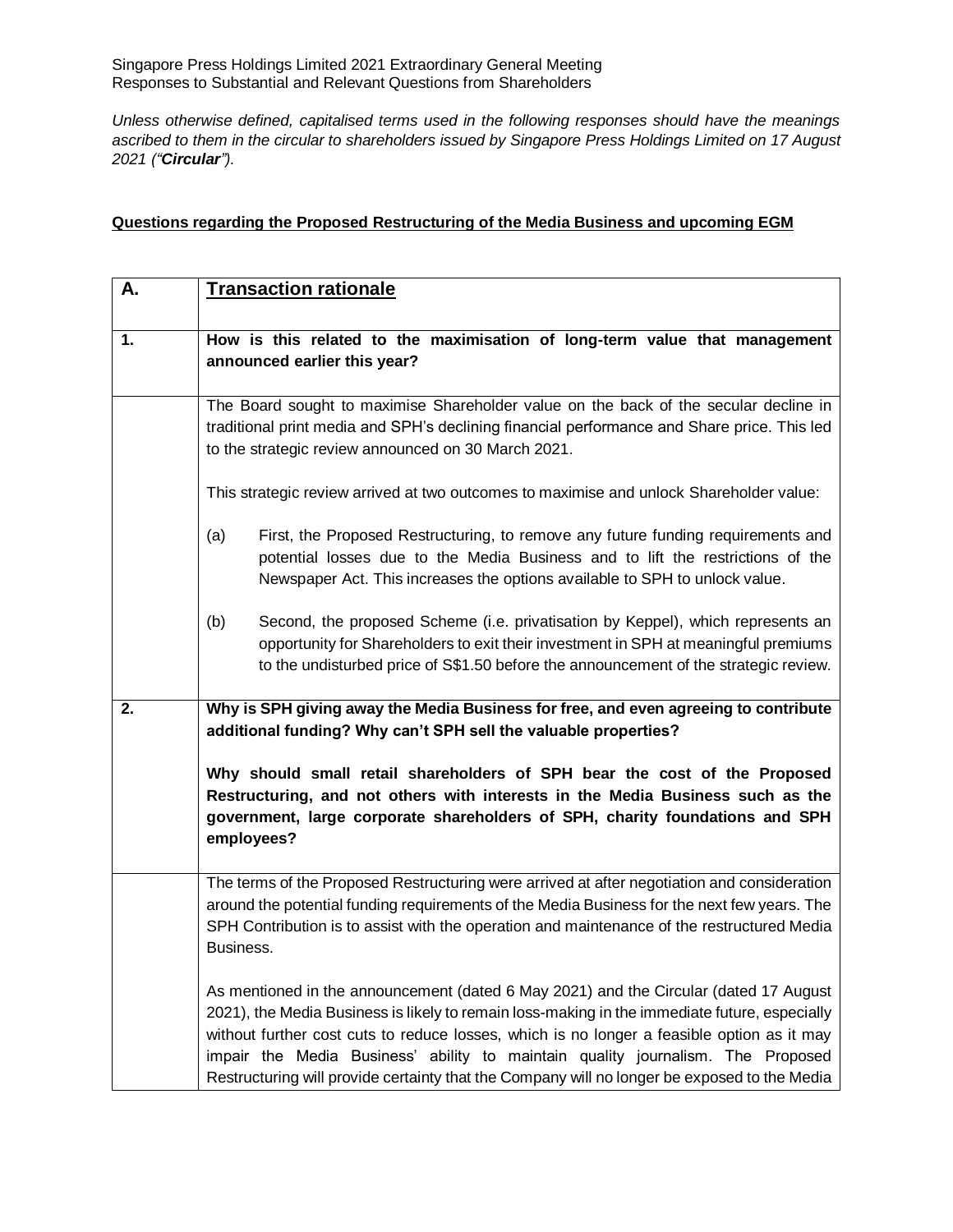|    | Business going forward and removes any future funding requirements and potential losses<br>due to the Media Business.                                                                                                                                                                                                                                                                                                                                                                                                                                                                                                                                           |
|----|-----------------------------------------------------------------------------------------------------------------------------------------------------------------------------------------------------------------------------------------------------------------------------------------------------------------------------------------------------------------------------------------------------------------------------------------------------------------------------------------------------------------------------------------------------------------------------------------------------------------------------------------------------------------|
|    | Over the past 5 years, SPH's investments in technology, product development and data<br>analytics talent have grown by 48%, amounting to more than S\$20 million a year. We have<br>also invested in digital content and audience development talent in the newsrooms, which<br>amounted to S\$35 million over the same 5-year period. Beyond investments in manpower,<br>SPH has also increased its spending to build up new consumer-facing digital platforms and<br>products, averaging more than S\$20 million a year over the past 5 years.                                                                                                                |
|    | The Media Business' digital transformation journey is an ongoing challenge and more<br>investments in digital talent and new technology will be required to strengthen its digital<br>content creation and product development capabilities. Going digital is not new to the Media<br>Business but we now need to step up more decisively to grow our readership rapidly<br>especially among the young which will require substantial investments that take a long time<br>to recoup. The government is willing to help the Media Business build capacity, pilot<br>innovations and scale up to increase impact and reach.                                      |
| 3. | Can you explain why this option was chosen for the Media Business?                                                                                                                                                                                                                                                                                                                                                                                                                                                                                                                                                                                              |
|    | SPH's media segment operating revenue has been decreasing in the past five years due<br>largely to a decline in print advertising and print subscription revenue. For the six months<br>ended 28 February 2021, the Media Business incurred a pre-tax loss of S\$9.7 million,<br>excluding the grant from the Jobs Support Scheme. With the decline in advertising revenue<br>expected to continue at a similar pace to the last five years in the medium term, the Media<br>Business will continue to face severe financial challenges.                                                                                                                        |
|    | In a highly competitive media landscape, further investment will be needed to strengthen<br>the Media Business' digital content creation and product development capabilities.<br>Investments take time to show results and the Media Business is likely to remain loss-<br>making in the immediate future.                                                                                                                                                                                                                                                                                                                                                     |
|    | SPH has undertaken strict cost management measures in recent years to mitigate the effect<br>of the declining advertising revenue. However, further cost cuts to reduce losses may impair<br>the Media Business' ability to maintain quality journalism.                                                                                                                                                                                                                                                                                                                                                                                                        |
|    | A not-for-profit structure will allow the Media Business to seek funding from a range of public<br>and private sources with a shared interest in supporting quality journalism and credible<br>information. Under the Proposed Restructuring, the Media Business will gain the resources<br>to focus on transformation efforts and quality journalism, as well as to invest in talent and<br>new technology to strengthen its digital capabilities. This will ensure that the public will<br>continue to benefit from quality information and credible news from trusted media titles and<br>newsrooms, across different platforms and in vernacular languages. |
|    |                                                                                                                                                                                                                                                                                                                                                                                                                                                                                                                                                                                                                                                                 |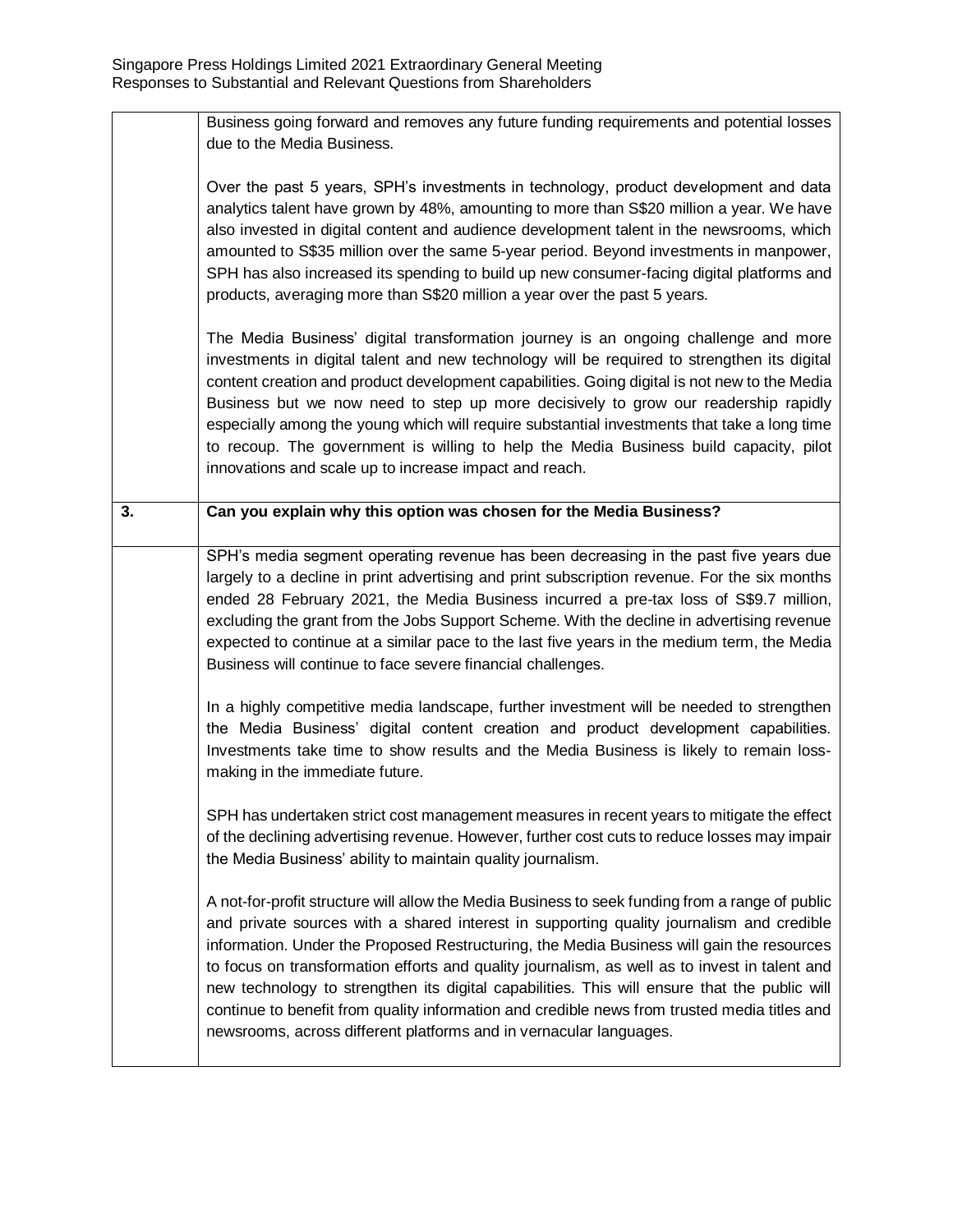|    | The Media Business plays a critical function in Singapore with the provision of quality news                                                                                                   |
|----|------------------------------------------------------------------------------------------------------------------------------------------------------------------------------------------------|
|    | and information to the public, in particular in the vernacular languages. Given this public                                                                                                    |
|    | role, winding up the Media Business or selling it off are not feasible options.                                                                                                                |
|    |                                                                                                                                                                                                |
|    | All options for the Media Business require the approval of the regulator. The regulator has                                                                                                    |
|    |                                                                                                                                                                                                |
|    | supported this option.                                                                                                                                                                         |
|    |                                                                                                                                                                                                |
| 4. | Why did SPH agree to transfer S\$80 million cash to the new media CLG? What is the                                                                                                             |
|    | basis of this sum?                                                                                                                                                                             |
|    |                                                                                                                                                                                                |
|    | Did the Board consider simply closing down the Media Business or explore any other                                                                                                             |
|    | options? This will avoid spending the S\$80 million in cash and also the property and                                                                                                          |
|    | other assets to be given to the Media Holdco.                                                                                                                                                  |
|    |                                                                                                                                                                                                |
|    | Why do we need to give up land and pay money to get rid of the Media Business? Did                                                                                                             |
|    |                                                                                                                                                                                                |
|    | the Board explore selling it instead?                                                                                                                                                          |
|    |                                                                                                                                                                                                |
|    | When a company finds a line of business as unprofitable, it will usually sell it off to                                                                                                        |
|    | get some residual net asset value for its shareholders or at worst, just wind it down                                                                                                          |
|    | at nil. The Board instead of doing so, is transferring a business and paying a hefty                                                                                                           |
|    | S\$80 million cash plus shares. Is SPH running a business or acting for the                                                                                                                    |
|    | government at the expense of minority shareholders?                                                                                                                                            |
|    |                                                                                                                                                                                                |
|    | Alternatively, SPH should instead tender out the Media Business for a minimum of                                                                                                               |
|    | S\$1 excluding the cash and the properties.                                                                                                                                                    |
|    |                                                                                                                                                                                                |
|    |                                                                                                                                                                                                |
|    | The Media Business is likely to remain loss-making in the immediate future, especially                                                                                                         |
|    | without further cost cuts to reduce losses, which is no longer a feasible option as it may                                                                                                     |
|    | impair the Media Business' ability to maintain quality journalism.                                                                                                                             |
|    |                                                                                                                                                                                                |
|    |                                                                                                                                                                                                |
|    | The initial funding consideration is a one-off consideration, intended to capitalise and                                                                                                       |
|    | support the Media Business to enable it to continue providing quality journalism going                                                                                                         |
|    | forward.                                                                                                                                                                                       |
|    |                                                                                                                                                                                                |
|    |                                                                                                                                                                                                |
|    | The SPH Contribution (including the S\$80 million in cash) is to assist with the operation and                                                                                                 |
|    | maintenance of the restructured Media Business. The amount was arrived at after                                                                                                                |
|    | considering various factors including the potential funding requirements of the Media                                                                                                          |
|    | Business for the next few years.                                                                                                                                                               |
|    |                                                                                                                                                                                                |
|    | The Media Business serves a vital purpose as a trusted and credible source of quality news                                                                                                     |
|    | and information for Singaporeans and international audiences. In Singapore's multi-racial                                                                                                      |
|    | society, the Media Business provides news and information in vernacular languages to serve                                                                                                     |
|    |                                                                                                                                                                                                |
|    | Singapore's diverse ethnic communities. It also preserves media diversity in Singapore.                                                                                                        |
|    |                                                                                                                                                                                                |
|    | Given the role of the Media Business in providing a public good and the critical role it plays<br>in the provision of quality news and information to the public, winding up is not an option. |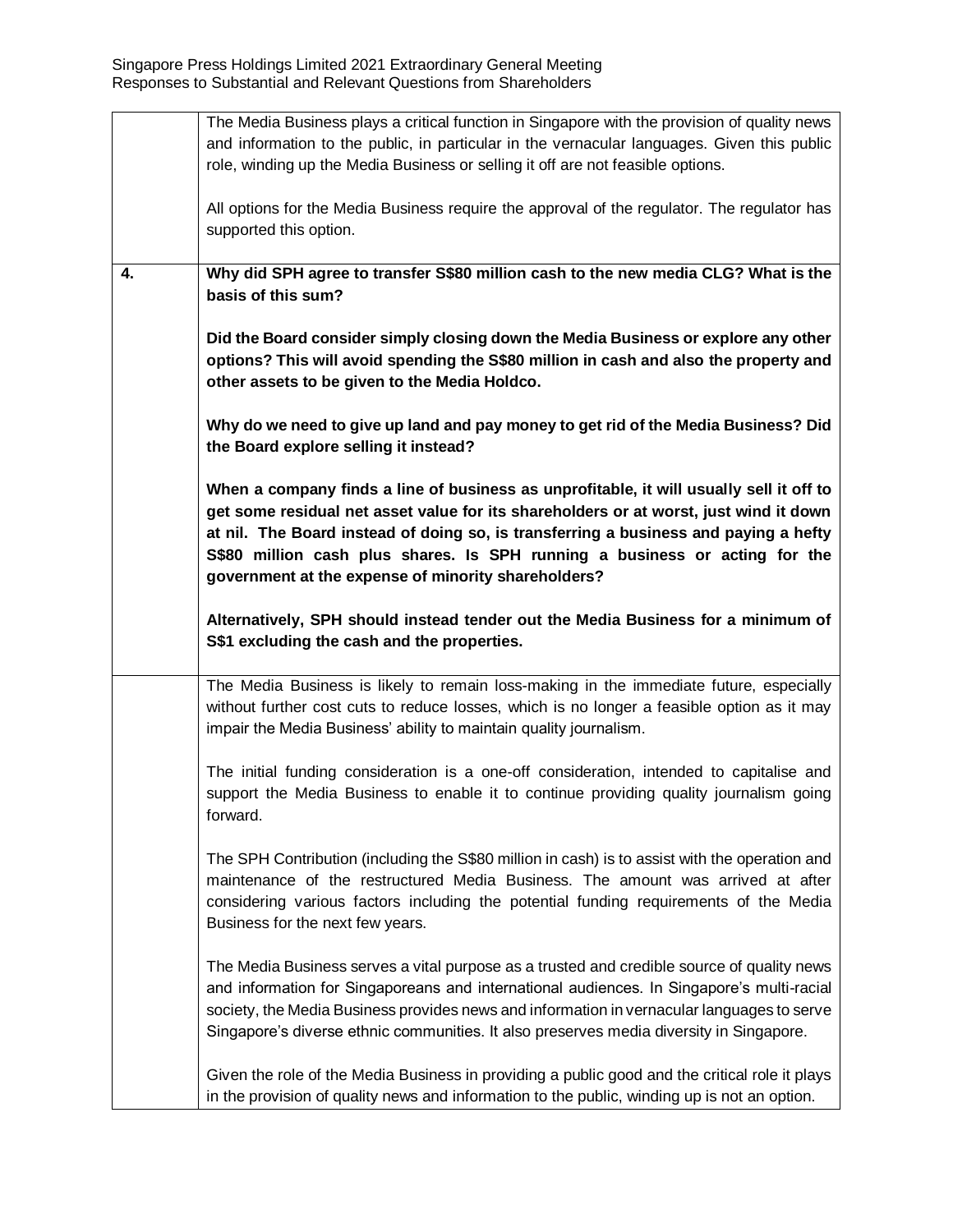In addition, winding up the Media Business may incur potentially heavy financial costs, and any sale of the Media Business would also require regulatory approval. In fact, all options for the Media Business require approval from the regulator, and the regulator has supported this option.

Overall, the Proposed Restructuring will lead to an improvement in profitability for SPH as deconsolidation of the Media Business removes any future funding requirements and potential losses due to the Media Business. In addition, SPH will no longer be bound by the provisions of the Newspaper Act. This allows greater flexibility to tailor its capital and shareholding structure to pursue strategic options and growth opportunities across all other businesses, thereby unlocking and maximising Shareholder value.

**5. The purpose and structure of Resolution 1 is understandable, fair and reasonable.**

**The purpose of Resolution 2, for the time being, is to enable Keppel to privatise SPH. This does not seem fair and reasonable to its loyal Shareholders. Loyal Shareholders have paid more than S\$2.099 and held the Shares for decades and are looking forward to better dividends and improved Share price after the Proposed Restructuring. Instead, Shareholders are paid S\$2.099, a discount to SPH's net asset value at the end of the Proposed Restructuring and privatisation exercise. Perhaps we can re-visit Resolution 2 when there is an offer in future with a more attractive or reasonable offer price. At this point it might not make sense for just Keppel to solely enjoy the unlocked and maximised Shareholder value which the Proposed Restructuring is all about.**

The implied Scheme consideration of S\$2.099 per Share is not a discount to the net asset value ("**NAV**") of SPH post the Proposed Restructuring. The Scheme consideration is 1.0x the NAV per Share, based on the NAV of S\$3,354 million as disclosed in the Joint Announcement.

SPH is currently regulated as a "newspaper company" under the Newspaper Act and as such, its Existing Constitution incorporates provisions which cater to the special features of a "newspaper company", such as the requirement to have Management Shares ("**Newspaper Company Provisions**").

If Resolution 1 (approval of the Proposed Restructuring) is passed and the Proposed Restructuring is completed, it is envisaged that the provisions of the Newspaper Act will no longer apply to SPH.

Resolution 2 therefore seeks approval to (a) amend SPH's Existing Constitution to remove the Newspaper Company Provisions and (b) convert the Management Shares into ordinary shares on a one to one basis, after Resolution 1 has been passed and the Proposed Restructuring is completed. Passing Resolution 2 will allow the Board and management more options to unlock value for Shareholders.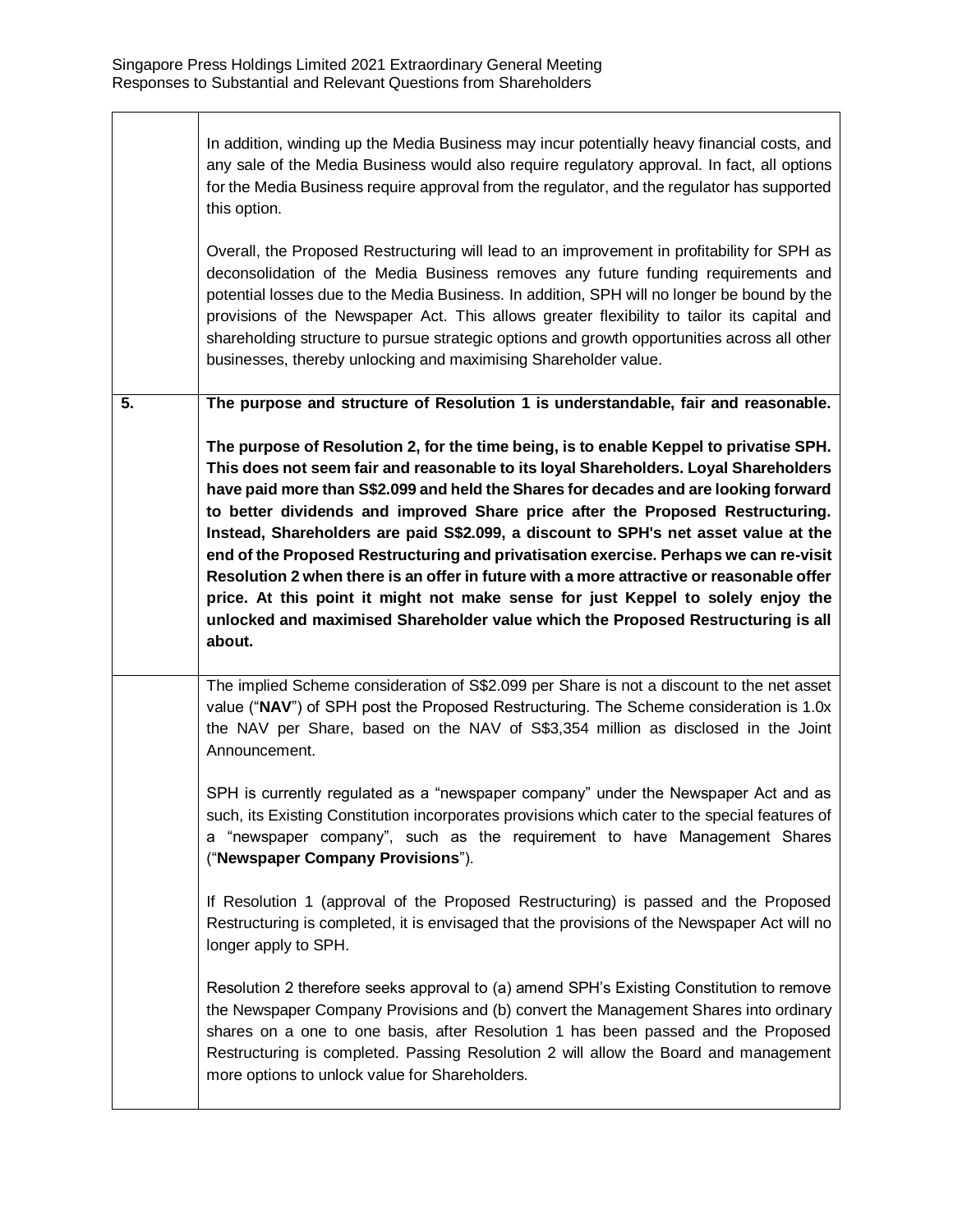|    | Please note that, should Resolution 2 not be passed, the Newspaper Company Provisions<br>in the Existing Constitution (including the shareholding restrictions) will continue to apply to<br>SPH. Not only would this prevent a condition precedent to the Scheme from being fulfilled,<br>but any other potential interested party could also be prevented from obtaining a 5% or more                                                                                                            |
|----|----------------------------------------------------------------------------------------------------------------------------------------------------------------------------------------------------------------------------------------------------------------------------------------------------------------------------------------------------------------------------------------------------------------------------------------------------------------------------------------------------|
|    | shareholding in SPH.                                                                                                                                                                                                                                                                                                                                                                                                                                                                               |
| 6. | What are the merits of the Proposed Restructuring for SPH?                                                                                                                                                                                                                                                                                                                                                                                                                                         |
|    | It will lead to an improvement in profitability for SPH as deconsolidation of the Media<br>Business removes any future funding requirements and potential losses due to the Media<br>Business. SPH will no longer be bound by the provisions of the Newspaper Act. This allows<br>greater flexibility to tailor its capital and shareholding structure to pursue strategic options<br>and growth opportunities across all other businesses, thereby unlocking and maximising<br>Shareholder value. |
| 7. | If the Shareholders do not approve the Proposed Restructuring as mentioned in the<br>Factsheet Outcome 3, what makes SPH think it will continue bearing the potential<br>losses as opposed to being able to turn the potential losses to potential profits?                                                                                                                                                                                                                                        |
|    | Why choose the worst of times during Covid to hive off the media arm? Shouldn't the<br>management wait till the Covid is over in a few years' time before reconsider hiving<br>off? The Media Business has been in decline for a number of years already, the<br>urgency is definitely not now.                                                                                                                                                                                                    |
|    | The potential losses for the Media Business are expected to continue given the secular<br>decline in print revenue. The secular decline is not expected to reverse post COVID-19. The<br>growth in digital advertising revenue will not make up for the drop in print advertising<br>revenue.                                                                                                                                                                                                      |
|    | Management has carried out extensive cost management exercises and there remains little<br>scope for further cost cuts without impairing the quality of SPH's journalism. As a result, the<br>losses for the Media Business are likely to continue and widen.                                                                                                                                                                                                                                      |
| В. | <b>Review process</b>                                                                                                                                                                                                                                                                                                                                                                                                                                                                              |
| 8. | In the strategic review, was there a study of media companies in other comparable<br>countries to understand how they remained sustainable? For example, New Zealand<br>has a population smaller than Singapore but has several major newspapers and also<br>provincial newspapers.                                                                                                                                                                                                                |
|    | New Zealand's ("NZ") media industry has a different regulatory framework from Singapore.<br>Like traditional media everywhere, NZ newspapers are facing declining print revenues and<br>are being challenged by the global digital giants.                                                                                                                                                                                                                                                         |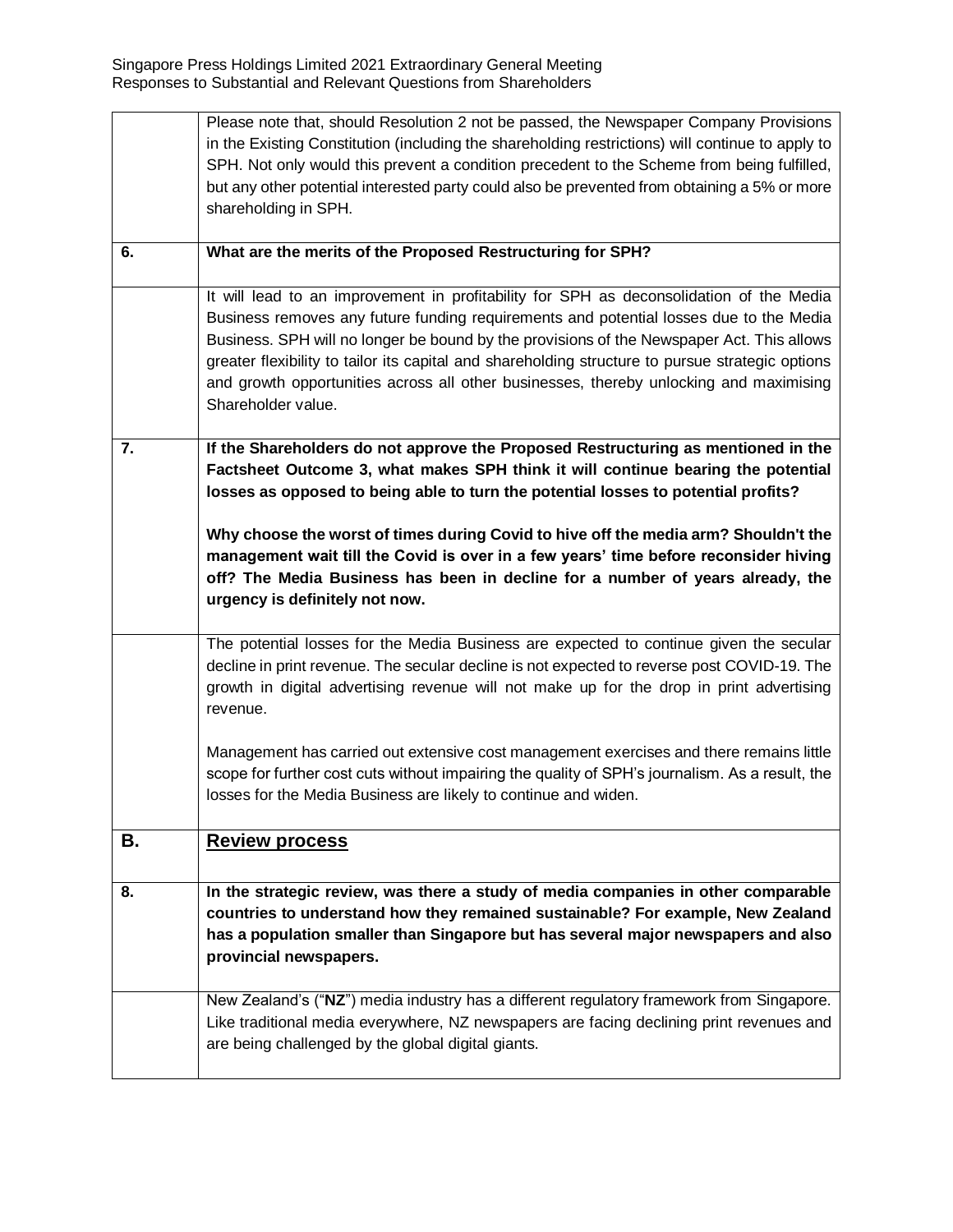|    |          | The transfer of the Media Business to CLG and transformation into a not-for-profit platform<br>follows global precedents set by other credible media peers. Many well-known and<br>respected news organisations around the world have set up media trusts and foundations<br>to support and uphold credible media titles.                                                                                                                                                                                                                                                                                          |
|----|----------|--------------------------------------------------------------------------------------------------------------------------------------------------------------------------------------------------------------------------------------------------------------------------------------------------------------------------------------------------------------------------------------------------------------------------------------------------------------------------------------------------------------------------------------------------------------------------------------------------------------------|
| C. |          | <b>Role of the Board, Advisors and Recommendations</b>                                                                                                                                                                                                                                                                                                                                                                                                                                                                                                                                                             |
| 9. |          | What is the IFA's view of the proposed S\$110 million (equivalent) injection into the<br>Media Business is a fair amount for Shareholders? If so, how is the fair computation<br>arrived at?                                                                                                                                                                                                                                                                                                                                                                                                                       |
|    | reasons: | Evercore's opinion (as Financial Advisor to the Board) is that the overall Proposed<br>Restructuring is in the overall interests of SPH and its Shareholders for the following key                                                                                                                                                                                                                                                                                                                                                                                                                                 |
|    | (a)      | The Proposed Restructuring provides certainty for the Company and the<br>Shareholders that they will not incur the potentially significant and recurring losses<br>of the Media Business.                                                                                                                                                                                                                                                                                                                                                                                                                          |
|    | (b)      | Compared to the strategic option of retaining the Media Business, the Proposed<br>Restructuring is more favourable, in terms of the financial resources that the<br>Company needs to commit.                                                                                                                                                                                                                                                                                                                                                                                                                       |
|    | (c)      | The Proposed Restructuring presents key benefits to the Company and the<br>Shareholders, including:                                                                                                                                                                                                                                                                                                                                                                                                                                                                                                                |
|    |          | 1.<br>Allowing the Company to set a clear strategic direction with a focus on the<br>real estate sector and related segments of student accommodation and aged<br>care, whilst eliminating the Company's exposure to business risk and<br>uncertainties associated with the Media Business;                                                                                                                                                                                                                                                                                                                        |
|    |          | 2.<br>Subject to the Shareholders approving the amendments to the Existing<br>Constitution, paving the way for ordinary shareholders to have voting rights<br>that are directly commensurate with the percentage of Shares they hold in<br>the Company in all matters, including the appointment or dismissal of a<br>Director, an important matter relating to the corporate governance of the<br>Company; and                                                                                                                                                                                                    |
|    |          | 3.<br>Subject to the Shareholders approving the amendments to the Existing<br>Constitution, creating an opportunity for Shareholders or investors to own<br>more than 5% of the Shares without the need for approval from the Minister,<br>thereby expanding the strategic options and possibilities available to the<br>Company. This has paved the way for the proposed privatisation of the<br>Company by a wholly-owned subsidiary of Keppel, via a Scheme.<br>(Shareholders are to note that the Scheme is conditional upon a number of<br>factors, and there is no assurance that the Scheme would proceed.) |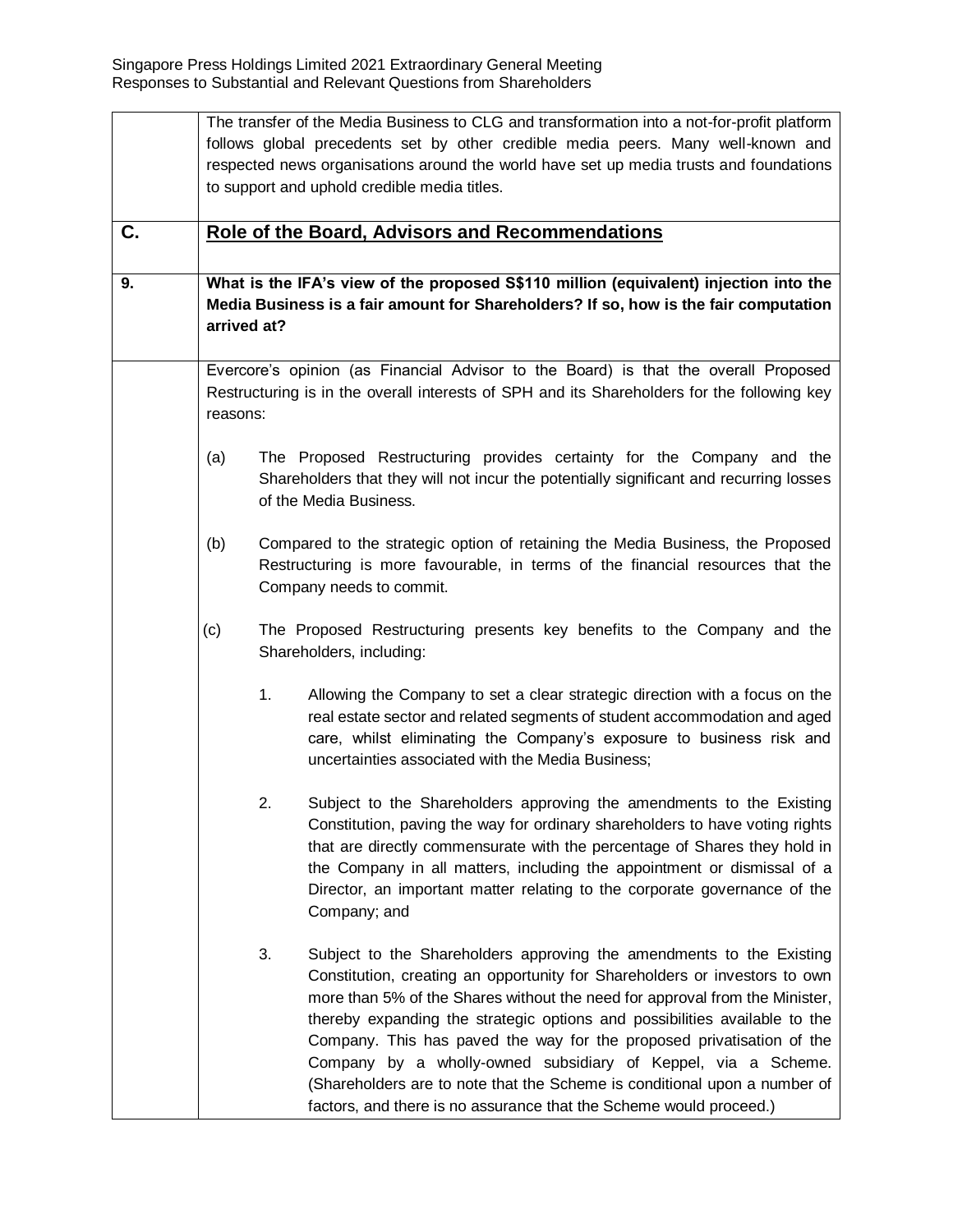As part of its analysis, Evercore considered the historical performance of the Media Business and its impact on SPH, the outlook for the Media Business, implications of retaining it and strategic options available to SPH.

In particular, Evercore has assessed that the cash, Relevant SPH REIT Units, and Relevant SPH Shares (making up ~S\$110 million) are part of the S\$125.8 million to be made as a financial contribution under the Proposed Restructuring.

As noted in the Circular, the media industry has faced unprecedented disruption in recent years, and this is a global trend that is not unique to SPH. In particular, SPH's media segment operating revenue fell from S\$902.5 million in FY2015 to S\$445.1 million in FY2020 (50.7% overall decline / 13.2% compounded annual rate of decline), and its EBITDA fell from S\$299.1 million in FY2015 to S\$24.5 million in FY2020 (91.8% overall decline / 39.4% compounded annual rate of decline).

The decline in the media segment's profitability has directly impacted SPH's ability to pay dividends, which in turn negatively affected the Share price. SPH's Share price declined by approximately 52% from S\$3.94 on 31 August 2015 to S\$1.89 on the Latest Practicable Date (11 August 2021).

Based on statements in the Circular that:

- (a) "the decline in advertising revenue is expected to continue at a similar pace to the last five years in the medium term"; and
- (b) "further cost cuts to reduce losses may impair the Media Business' ability to maintain quality journalism",

Evercore's simulations on the future potential losses of the Media Business indicate that the Media Business may incur EBITDA losses of between S\$59.4 million and S\$83.6 million per annum by FY2024. As these losses are structural and expected to be recurring annually over time, there is the possibility of SPH incurring significant recurring annual losses for an extended period if it were to retain the Media Business, which could also significantly impact SPH's ability to fund growth and pay dividends, while diverting senior management team and resources away from other strategic initiatives and opportunities.

This factor, along with the other key reasons stated in sub-paragraphs (a) to (c) above, have supported Evercore's view that making the S\$125.8 million financial contribution under the Proposed Restructuring is more favourable than having to bear the potentially significant and recurring annual losses of the Media Business going forward if the Company were to retain the Media Business.

# **10. What was the extent of the Board's involvement in overseeing the strategic review and the Proposed Restructuring? Was any Board committee formed to assist the Board in overseeing the strategic review and proposed restructuring?**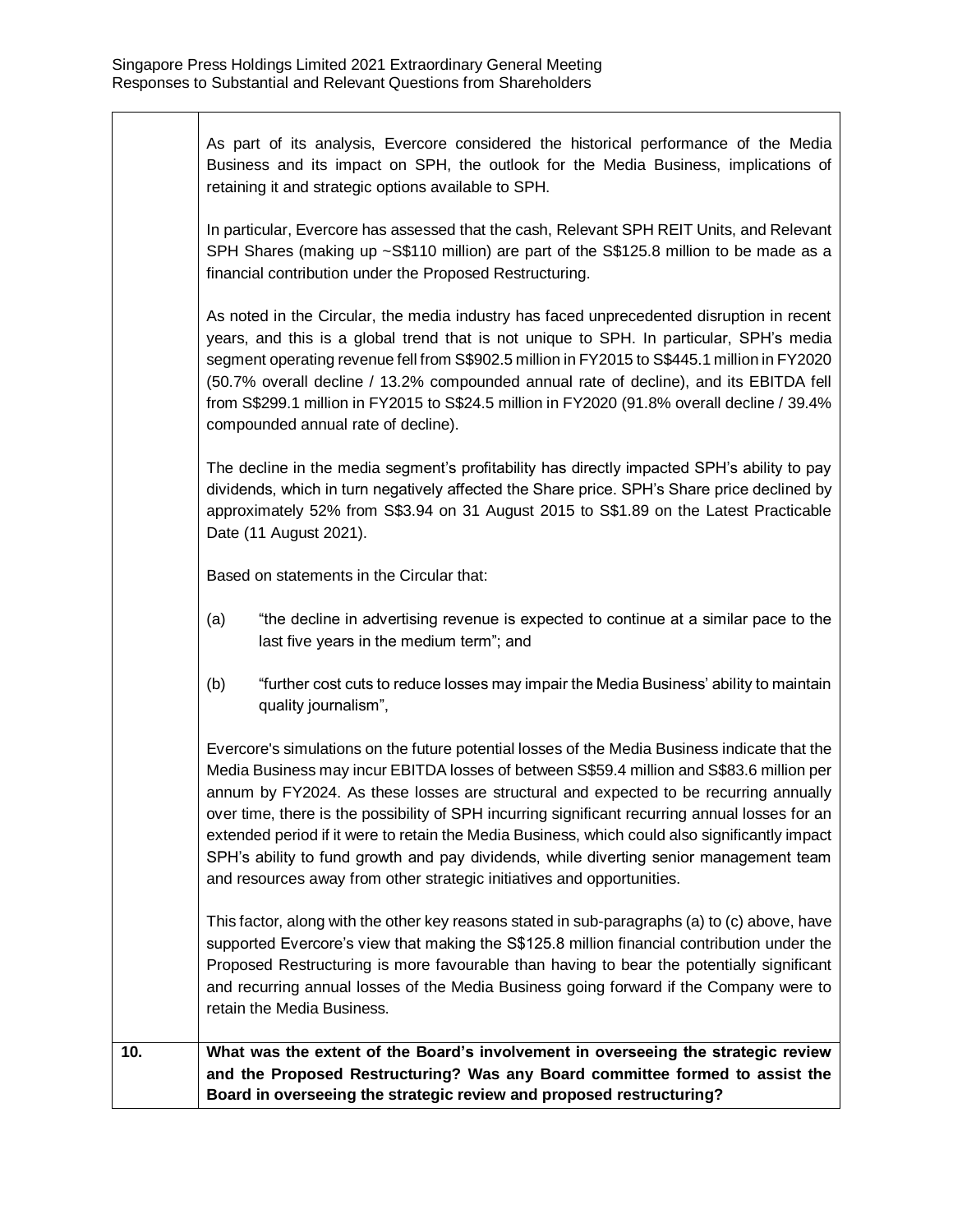|                   | A Board steering committee was formed to oversee the process.                                                                                                                                                                                                                                                                                                                                                                                                                                                                                                                                |
|-------------------|----------------------------------------------------------------------------------------------------------------------------------------------------------------------------------------------------------------------------------------------------------------------------------------------------------------------------------------------------------------------------------------------------------------------------------------------------------------------------------------------------------------------------------------------------------------------------------------------|
|                   | Despite there being no regulatory requirement to have an independent financial adviser for<br>the Proposed Restructuring, for good order, the Board appointed Evercore as the Financial<br>Adviser to the Board.                                                                                                                                                                                                                                                                                                                                                                             |
|                   | The Board carefully reviewed and considered the terms, rationale and financial effects of<br>the Proposed Restructuring, as well as the advice and opinion of Evercore in evaluating the<br>merits of the Proposed Restructuring, which is a key outcome and the first step in the<br>strategic review.                                                                                                                                                                                                                                                                                      |
|                   | Additionally, although none of the relative figures under Chapter 10 of the Listing Manual<br>exceed 20%, the Board and management opted to be more transparent and fair to<br>Shareholders by putting the Proposed Restructuring up for the approval of Shareholders at<br>the EGM. The Board carefully reviewed and considered the terms, rationale and financial<br>effects of the Proposed Restructuring, as well as the advice and opinion of Evercore in<br>evaluating the merits of the Proposed Restructuring, which is a key outcome and the first<br>step in the strategic review. |
| $\overline{11}$ . | Can the Board explain the process and criteria for selecting Credit Suisse ("CS") as<br>"financial advisor for the strategic review"?                                                                                                                                                                                                                                                                                                                                                                                                                                                        |
|                   | The Board wanted to proactively explore ways to unlock value for all Shareholders, given<br>the ongoing and future challenges of the Media Business.                                                                                                                                                                                                                                                                                                                                                                                                                                         |
|                   | The Board and management selected CS to act as financial advisor for the strategic review<br>upon considering a combination of several factors, including but not limited to: 1) expertise<br>and past experience in navigating complex and nuanced corporate actions, 2) relevant<br>investment banking credentials especially in the Singapore listed company space and 3)<br>helping clients unlock value via M&A and/or other corporate actions.                                                                                                                                         |
|                   | Please note that in addition to CS, SPH also appointed a number of other professional<br>advisers, including Allen & Gledhill LLP (as legal advisor), and Evercore (as Financial<br>Adviser to the Board) to provide advice with respect to the Proposed Restructuring. Evercore<br>has also been appointed as the Independent Financial Adviser with respect to the proposed<br>privatisation of SPH by Keppel. Evercore's advice in relation to the Proposed Restructuring<br>has been published in the Circular.                                                                          |
| 12.               | Is Glass Lewis providing any other services to SPH, or to Keppel which is proposing<br>to privatise SPH?                                                                                                                                                                                                                                                                                                                                                                                                                                                                                     |
|                   | Glass Lewis is an independent proxy advisory firm whose clients are institutional funds and<br>large investors. In addition to Glass Lewis, another independent proxy advisory firm<br>Institutional Shareholder Services ("ISS") has also recommended support for the<br>resolutions. Glass Lewis and ISS are not providing any services to SPH. SPH cannot<br>comment on behalf of Keppel.                                                                                                                                                                                                 |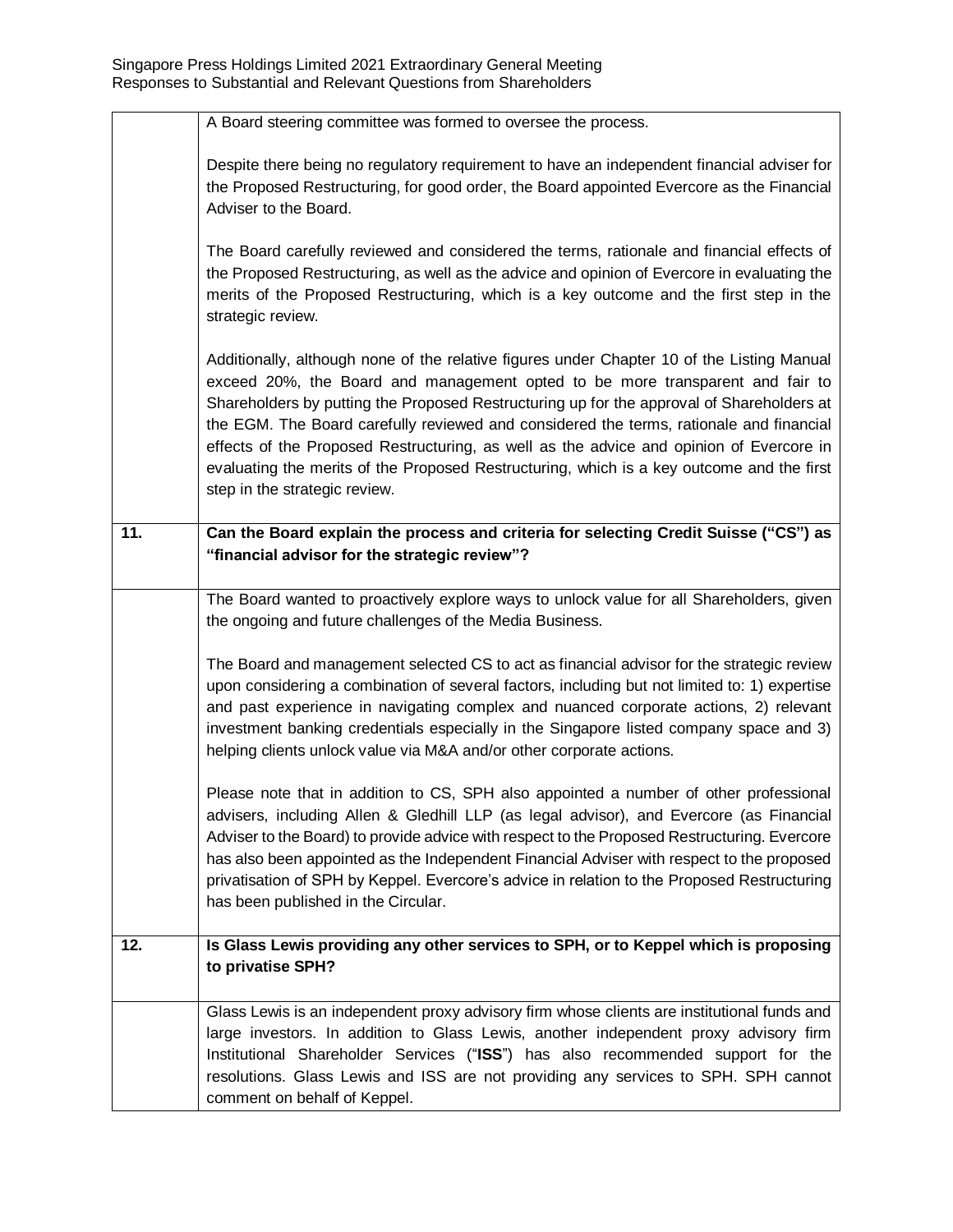| D.  | <b>Others</b>                                                                                                                                                                                                                                                                                                                                                                                                                                                                     |
|-----|-----------------------------------------------------------------------------------------------------------------------------------------------------------------------------------------------------------------------------------------------------------------------------------------------------------------------------------------------------------------------------------------------------------------------------------------------------------------------------------|
| 13. | Given that new mindsets and fresh ideas should be the order of the day for the CLG,<br>since the old ones failed to reverse the decline in the Group's Media Business, will<br>the Board ensure that the CLG has a completely different slate of directors and new<br>corporate management so that it has a better chance of success? The probability of<br>such success is likely to be enhanced if at least some of these men and women have<br>a media industry background.    |
|     | Has the management really exhausted all options before considering hiving off the<br>Media Business and thereafter sell itself completely to Keppel? For example, hire a<br>professional CEO with relevant media experience to turnaround SPH? Shouldn't there<br>be a call for interests from local government-linked giants that may be interested to<br>buy over SPH so as to maximise Shareholders' value?                                                                    |
|     | It is important to note that the secular decline in traditional print media is a global trend, not<br>unique to Singapore or SPH, which has been further accelerated by COVID-19.                                                                                                                                                                                                                                                                                                 |
|     | Given further expected widening losses at the Media Business, running the business under<br>the current listed company framework - where SPH continues to operate other business<br>lines in addition to the media segment - is not feasible and does not maximise value for<br>Shareholders.                                                                                                                                                                                     |
|     | In light of these significant challenges, the Proposed Restructuring was evaluated as the<br>best option for Shareholders, as it ring-fences SPH funding for the Media Business and<br>removes future consolidation of losses for this segment.                                                                                                                                                                                                                                   |
| 14. | Who will be the key shareholders of the CLG which will control and operate the Media<br>Business if the Proposed Restructuring goes through?                                                                                                                                                                                                                                                                                                                                      |
|     | Please refer to paragraph 3.2 of the Circular. The CLG was incorporated with The Great<br>Eastern Life Assurance Company Limited, Oversea-Chinese Banking Corporation Limited,<br>NTUC Income Insurance Co-Operative Ltd, Singapore Telecommunications Limited, DBS<br>Bank Ltd., United Overseas Bank Limited, National University of Singapore, Fullerton<br>(Private) Limited and Nanyang Technological University, who are Management<br>Shareholders of SPH, as its members. |
| 15. | In the event that the resolution on the Proposed Restructuring is passed, do you<br>foresee any events / obstacles that would result in the Proposed Restructuring not                                                                                                                                                                                                                                                                                                            |
|     | being completed by December 2021?                                                                                                                                                                                                                                                                                                                                                                                                                                                 |
|     | SPH will also need to obtain regulatory approvals (JTC, MCI/IMDA) and complete the pre-<br>closing restructuring of the Media Business. There should also be no Material Adverse                                                                                                                                                                                                                                                                                                  |
|     | Change during this period, which would generally mean a decrease in the aggregate net                                                                                                                                                                                                                                                                                                                                                                                             |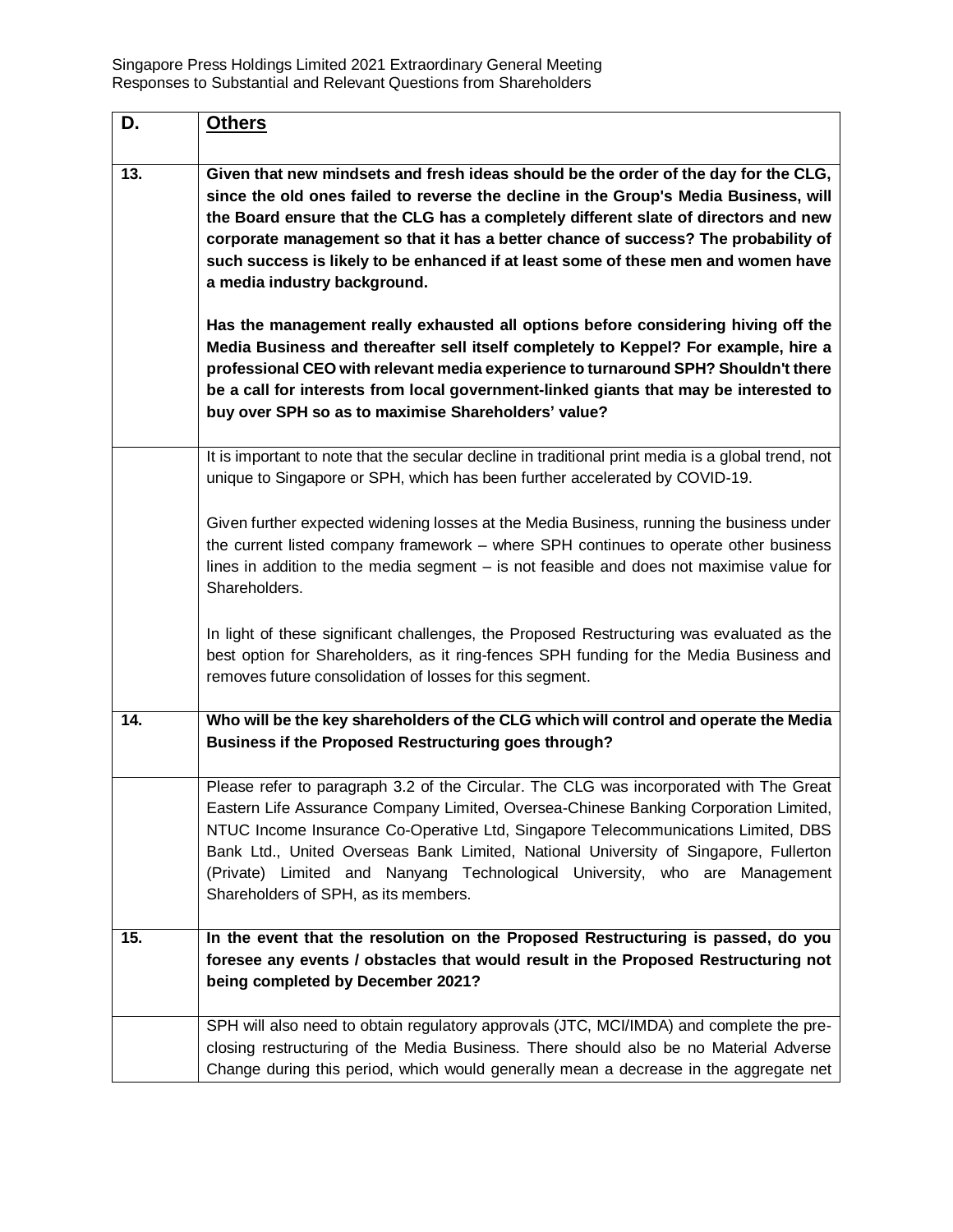|        | asset value or aggregate revenue of the Target Companies of more than 25%, disregarding<br>certain factors.                                                                                                                                                                                                                                                                                                                                                                                                                                                                                                                                                                                                                                                                                                               |
|--------|---------------------------------------------------------------------------------------------------------------------------------------------------------------------------------------------------------------------------------------------------------------------------------------------------------------------------------------------------------------------------------------------------------------------------------------------------------------------------------------------------------------------------------------------------------------------------------------------------------------------------------------------------------------------------------------------------------------------------------------------------------------------------------------------------------------------------|
| $16$ . | Why did the Company not have "live" Q&A (rather than just "live" text chat) and "live"<br>voting at the coming EGM? Shareholders are put in a position of having to vote before<br>their questions have been answered. Shouldn't SPH, being in the media business,<br>have set an example on communications?                                                                                                                                                                                                                                                                                                                                                                                                                                                                                                              |
|        | The existing arrangements are in response to the safe distancing measures and restrictions<br>on gathering in light of the COVID-19 situation, and are in line with how precedent EGMs<br>have been conducted over this period. As a precautionary measure due to the current<br>COVID-19 situation in Singapore, Shareholders will not be able to attend the EGM in person.                                                                                                                                                                                                                                                                                                                                                                                                                                              |
|        | Instead, alternative arrangements have been put in place to allow Shareholders to<br>participate at the EGM by:                                                                                                                                                                                                                                                                                                                                                                                                                                                                                                                                                                                                                                                                                                           |
|        | watching the EGM proceedings via "live" audio-and-video webcast or listening to the<br>(a)<br>EGM proceedings via "live" audio feed;                                                                                                                                                                                                                                                                                                                                                                                                                                                                                                                                                                                                                                                                                      |
|        | (b)<br>submitting questions in advance of, or "live" at, the EGM; and/or                                                                                                                                                                                                                                                                                                                                                                                                                                                                                                                                                                                                                                                                                                                                                  |
|        | (c)<br>voting by appointing the Chairman of the EGM as proxy at the EGM.                                                                                                                                                                                                                                                                                                                                                                                                                                                                                                                                                                                                                                                                                                                                                  |
|        | In order to reach out to all Shareholders on a proactive basis to better help them understand<br>the Proposed Restructuring, SPH has conducted a SIAS dialogue session on 26 August<br>2021. Following the notice of EGM, SPH actively engaged the retail community through two<br>retail webinars on 23 August and 31 August organised by the brokerage houses. Earlier this<br>year, following the announcement of the Proposed Restructuring on 6 May 2021, SPH also<br>organised three retail webinars to explain the Proposed Restructuring to Shareholders on 3,<br>10 and 29 June. Across these five events, SPH has engaged with close to 1,000 retail<br>Shareholders. SPH has also held briefings to engage its capital market stakeholders which<br>include institutional investors, bondholders and analysts. |
| 17.    | Will the new CLG be an institution of a public character ("IPC") and will SPH receive<br>any tax benefit for the donation? If not, did the Board engage with the relevant<br>authorities to explore the possibility of the new CLG being given IPC status given that<br>it is assuming a business which already has a considerable track record, so that SPH<br>will receive a tax deduction for its donation?                                                                                                                                                                                                                                                                                                                                                                                                            |
|        | The CLG is not a charity and not every business qualifies as a charity.                                                                                                                                                                                                                                                                                                                                                                                                                                                                                                                                                                                                                                                                                                                                                   |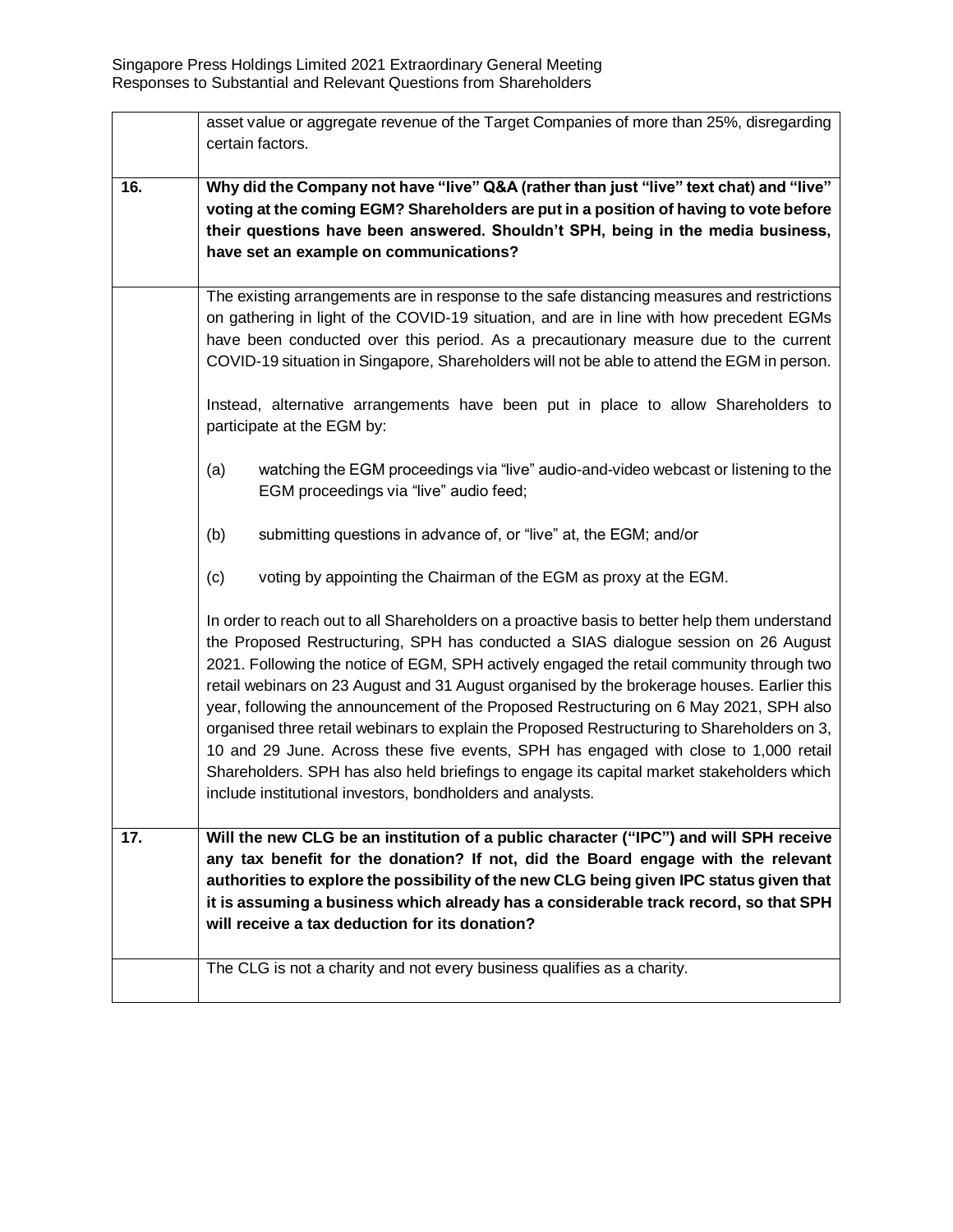Singapore Press Holdings Limited 2021 Extraordinary General Meeting Responses to Substantial and Relevant Questions from Shareholders

## **Questions regarding the proposed Scheme and privatisation by Keppel**

We understand that the questions below are in relation to the proposed privatisation of SPH by the Offeror by way of the Scheme and not the Proposed Restructuring, which is the subject of the EGM to be held on 10 September 2021.

| 18. | This delisting price is too low and does not reflect the true value of the Group's assets.      |
|-----|-------------------------------------------------------------------------------------------------|
|     | Shouldn't the delisting price be higher as a lot of loyal long term Shareholders bought         |
|     | the Shares at S\$3.50?                                                                          |
|     | The Scheme is what SPH has on the table today at the end of a competitive process. We           |
|     | are unable to comment or speculate on whether there can or will be a higher offer.              |
|     |                                                                                                 |
|     | With respect to the Scheme, the Board has conducted a thorough and orderly two-stage            |
|     | process to solicit and evaluate proposals from a number of potentially interested parties. The  |
|     | final proposal from Keppel was selected as the best amongst all proposals received,             |
|     | considering various criteria including price, terms and conditions, financing certainty, number |
|     | of regulatory approval requirements, transaction structure and execution risk.                  |
|     | The implied consideration per Share, based on the closing price on 30 July 2021 (the last       |
|     | full trading day immediately prior to the Joint Announcement) of S\$2.10 represents a           |
|     | meaningful premium to the trading price of SPH over the past year (39.9% premium to last        |
|     | undisturbed price on 30 March, 2021, being the last trading price before the announcement       |
|     | of SPH's strategic review, 16.2% premium to the 1 month VWAP of SPH for the period              |
|     | leading up to 30 July 2021 and 5.0% premium to the highest price achieved in the year           |
|     | leading up to 30 July 2021).                                                                    |
|     | In addition, as part of the Scheme, Shareholders will also gain direct exposure to 2 blue-chip  |
|     | REIT platforms with track records in delivering stable distribution yields and returns to       |
|     | unitholders.                                                                                    |
|     |                                                                                                 |
| 19. | One share of SPH is not even worth one unit of SPH REIT and Keppel REIT even with               |
|     | the cash component, with these very low valuations.                                             |
|     | The Share price is not directly comparable with that of SPH REIT and Keppel REIT. SPH           |
|     | currently owns ~65% of SPH REIT. Through Keppel's offer, Shareholders are indirectly            |
|     | receiving the value of this stake via the distribution-in-specie, in addition to the cash       |
|     | consideration and Keppel REIT units.                                                            |
|     |                                                                                                 |
|     | On the value of the implied consideration, please refer to the response for Q18.                |
| 20. | Why did SPH allow Keppel to use SPH REIT units as part of the consideration to its              |
|     | Shareholders, whereby you could have distributed all SPH REIT units to us before                |
|     | negotiating with Keppel?                                                                        |
|     |                                                                                                 |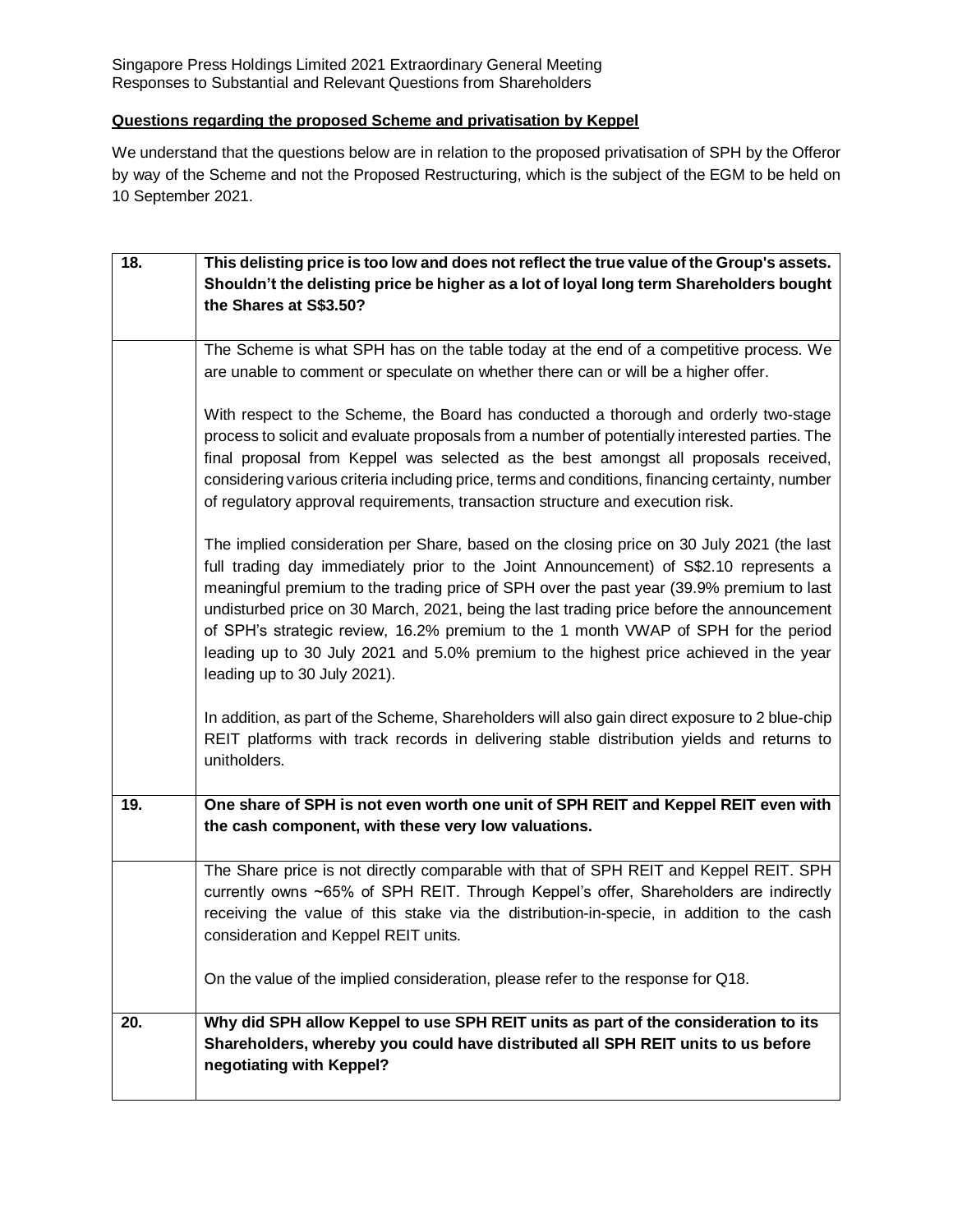|     | A distribution-in-specie of all the SPH REIT Units prior to any offer would simply reduce the<br>size of SPH being sold and would lead to an equivalent outcome.                                                                                                                                                                                                     |
|-----|----------------------------------------------------------------------------------------------------------------------------------------------------------------------------------------------------------------------------------------------------------------------------------------------------------------------------------------------------------------------|
| 21. | Why did you allow Keppel to impose a break fee of S\$34 million whereby it will make<br>competing bids less likely?                                                                                                                                                                                                                                                  |
|     | The break fee was agreed as a result of commercial negotiations between SPH and Keppel,<br>and recognises the time and effort that Keppel has committed in formulating its<br>comprehensive proposal.                                                                                                                                                                |
|     | A break fee concept is customary in deals of this nature and is in accordance with the<br>provisions of the Singapore Code on Take-overs and Mergers and approved by the<br>Securities Industry Council.                                                                                                                                                             |
|     | Parties should note that the break fee is only payable where there is a superior competing<br>offer, and the superior competing offer becomes or is declared unconditional or effective (in<br>all respects) and/or is completed (or the equivalent in respect of any of the foregoing).                                                                             |
| 22. | Why did management not grow the Company's assets but instead sell cheap to<br>Keppel? Hope the management can give a fair exit price to fully reflect the long-term<br>value of its various other assets, and compensate the Shareholders reasonably.                                                                                                                |
|     | Keppel's offer mentioned the possibility of monetising the assets under SPH to bring<br>value to Keppel shareholders (e.g. student accommodation). If Keppel can monetise<br>to bring value to its shareholders, why can't the Board do it and bring value to<br>Shareholders instead of letting Keppel buy over SPH? Are there reasons, like capacity<br>issue etc? |
|     | The Company stands ready to continue growing its business post the Proposed<br>Restructuring, if Shareholders decline Keppel's privatisation offer.                                                                                                                                                                                                                  |
|     | The offer from Keppel is the outcome of a competitive process.                                                                                                                                                                                                                                                                                                       |
|     | SPH believes that Keppel's proposal provides Shareholders an opportunity to exit their<br>investment in SPH at meaningful premiums to the undisturbed price of S\$1.50 before the<br>announcement of the strategic review, and also avoids:                                                                                                                          |
|     | a third party obtaining a controlling stake without paying a premium to all<br>(a)<br>Shareholders; and                                                                                                                                                                                                                                                              |
|     | (b)<br>third parties looking to cherry-pick select assets and leaving behind substantial debt<br>that needs to be financed and/or repaid.                                                                                                                                                                                                                            |
|     | On the value of the implied consideration, please refer to the response for Q18.                                                                                                                                                                                                                                                                                     |